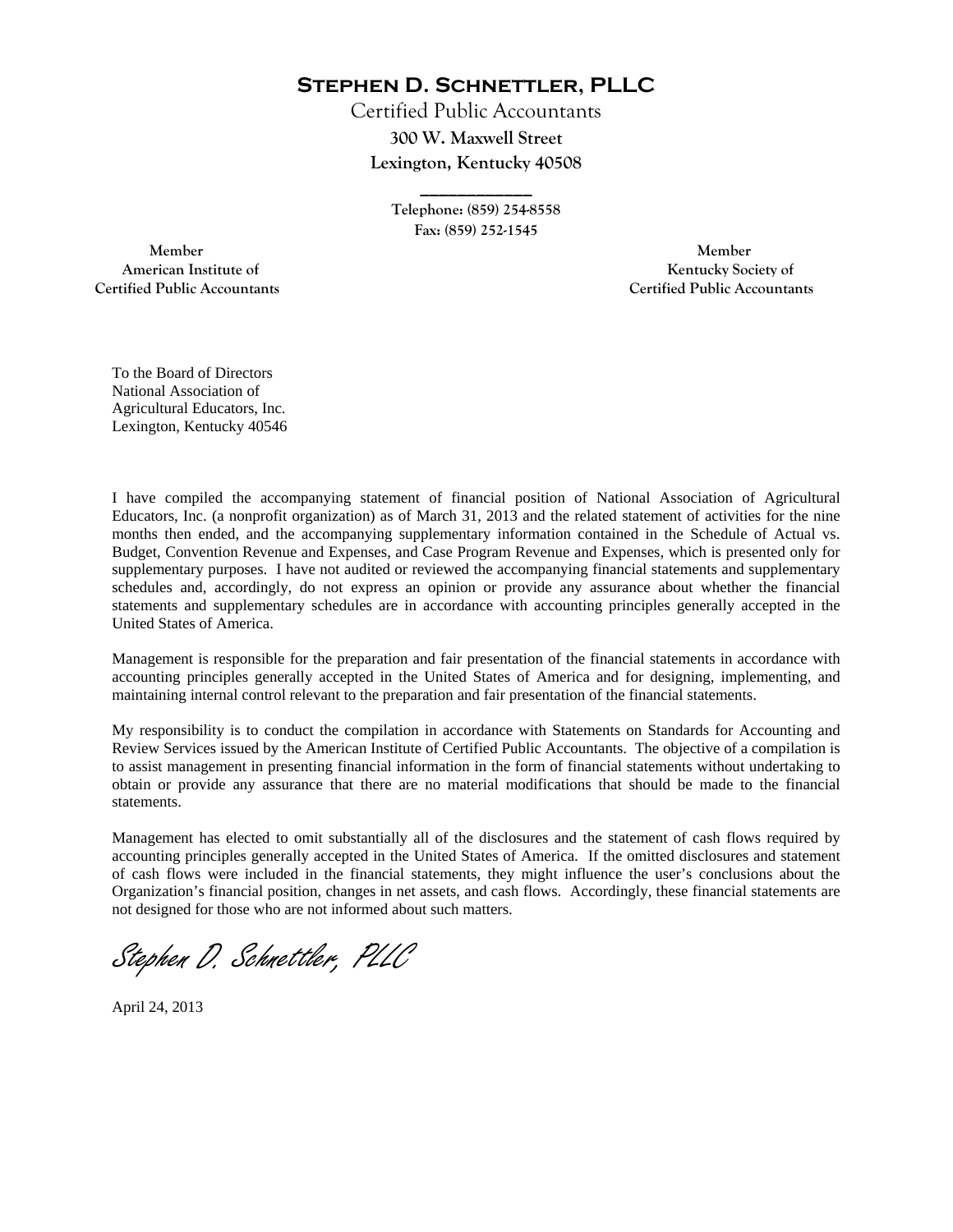# NATIONAL ASSOCIATION OF AGRICULTURAL EDUCATORS, INC. **Statement of Financial Position** March 31, 2013

| <b>ASSETS</b>                         |               |
|---------------------------------------|---------------|
| Cash on deposit                       | \$<br>69,283  |
| Investments - operating fund          | 473,883       |
| Investments - life membership fund    | 170,441       |
| Investments - reserve fund            | 86,420        |
| Accounts receivable                   | 118,689       |
| Prepaid expenses                      | 30,010        |
| Property and equipment - CASE         | 921           |
| Property and equipment                | 11,996        |
| <b>TOTAL ASSETS</b>                   | \$<br>961,643 |
| <b>LIABILITIES AND NET ASSETS</b>     |               |
| <b>LIABILITIES</b>                    |               |
| Accounts payable                      | \$<br>79,954  |
| Accrued leave payable                 | 26,290        |
| Other current liabilities             | 4,931         |
| <b>TOTAL LIABILITIES</b>              | 111,175       |
| <b>NET ASSETS</b>                     |               |
| Unrestricted net assets:              |               |
| Current operation                     | 636,756       |
| Board designated for special purposes | 157,411       |
| Temporarily restricted net assets     | 1,357         |
| <b>CASE Project</b>                   | 54,944        |
| <b>TOTAL NET ASSETS</b>               | 850,468       |
| TOTAL LIABILITIES AND NET ASSETS      | \$<br>961,643 |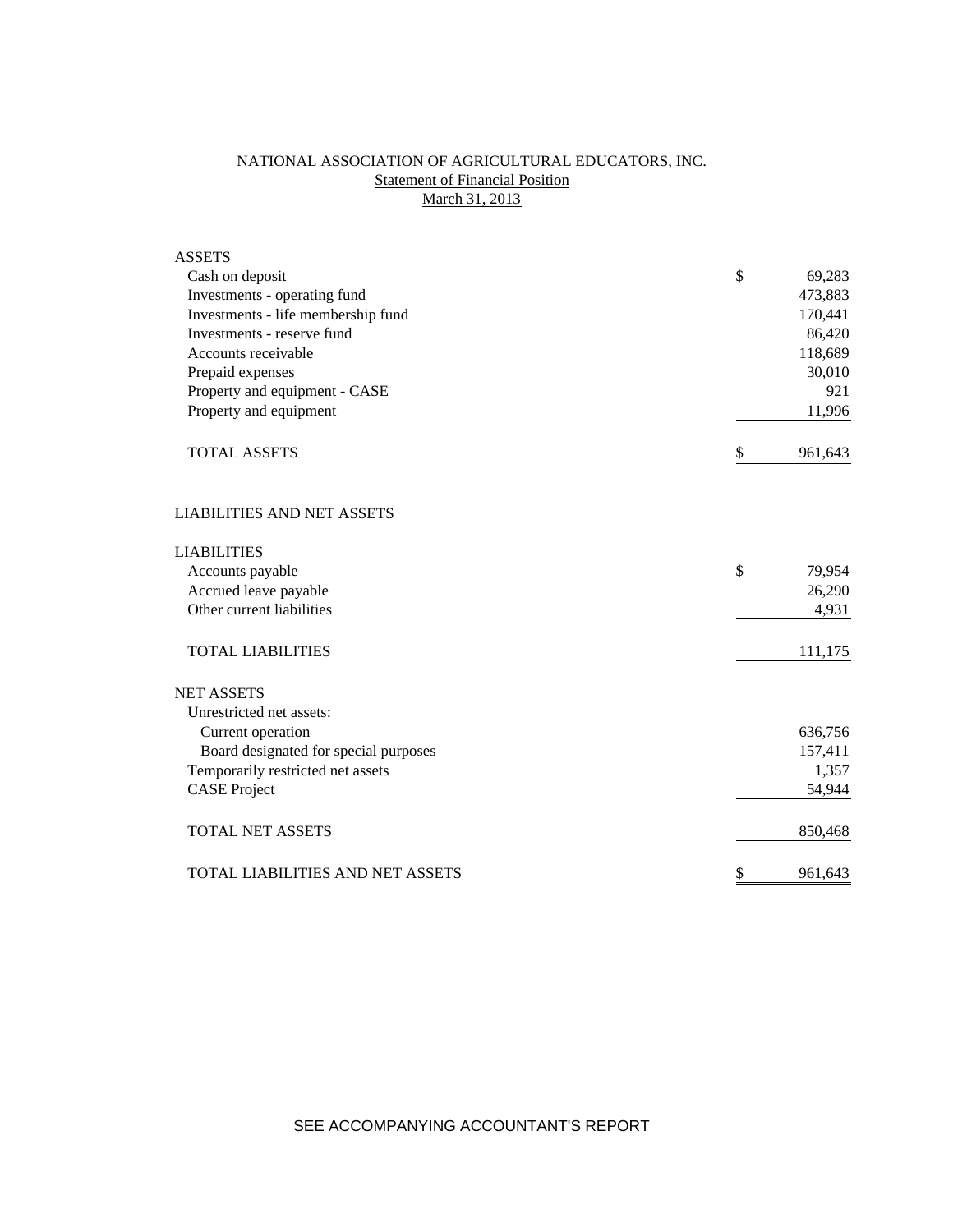### NATIONAL ASSOCIATION OF AGRICULTURAL EDUCATORS, INC. Statement of Activities For the Nine Months Ended March 31, 2013

|                                       |         | Unrestricted |       |            |             |      |           |               |           |
|---------------------------------------|---------|--------------|-------|------------|-------------|------|-----------|---------------|-----------|
|                                       | Current |              | Board |            | Temporarily | CASE |           |               |           |
|                                       |         | Operations   |       | Designated | Restricted  |      | Project   |               | Total     |
| Revenue, Gains and Losses             |         |              |       |            |             |      |           |               |           |
| Membership dues                       | \$      | 373,770      | \$    | 4,080      | \$          | \$   |           | \$            | 377,850   |
| Convention registration               |         | 94,847       |       |            |             |      |           |               | 94,847    |
| Sponsorship and awards                |         | 17,700       |       |            |             |      |           |               | 17,700    |
| Merchandise sales                     |         | 3,782        |       |            |             |      |           |               | 3,782     |
| Contributions                         |         |              |       |            | 605         |      |           |               | 605       |
| Management fees                       |         | 71,175       |       |            |             |      |           |               | 71,175    |
| Net realized and unrealized           |         |              |       |            |             |      |           |               |           |
| gains (losses) on securities          |         | 74,982       |       |            |             |      |           |               | 74,982    |
| Interest and dividends                |         | 2,513        |       |            |             |      |           |               | 2,513     |
| FFA Foundation projects               |         | 119,734      |       |            |             |      |           |               | 119,734   |
| CASE Program income                   |         |              |       |            |             |      | 688,884   |               | 688,884   |
| Other income                          |         | 214,481      |       |            |             |      |           |               | 214,481   |
| Total Revenue, Gaines and Losses      |         | 972,984      |       | 4,080      | 605         |      | 688,884   |               | 1,666,553 |
| Net Assets Released from Restrictions |         |              |       |            |             |      |           |               |           |
| Total Revenue, Gains and Losses       |         |              |       |            |             |      |           |               |           |
| and Reclassifications                 |         | 972,984      |       | 4,080      | 605         |      | 688,884   |               | 1,666,553 |
| <b>Expenses</b>                       |         |              |       |            |             |      |           |               |           |
| General expenses                      |         | 657,284      |       |            |             |      |           |               | 657,284   |
| FFA Foundation projects               |         | 117,261      |       |            |             |      |           |               | 117,261   |
| <b>CASE Program expenses</b>          |         |              |       |            |             |      | 716,466   |               | 716,466   |
| Convention expenses                   |         | 113,962      |       |            |             |      |           |               | 113,962   |
| Total expenses                        |         | 888,507      |       |            |             |      | 716,466   |               | 1,604,973 |
| INCREASE (DECREASE) IN NET ASSETS     |         | 84,477       |       | 4,080      | 605         |      | (27, 582) |               | 61,580    |
| NET ASSETS AT BEGINNING OF PERIOD     |         | 552,279      |       | 153,331    | 752         |      | 82,526    |               | 788,888   |
| NET ASSETS AT END OF PERIOD           | \$      | 636.756      | \$    | 157,411    | \$<br>1.357 | \$   | 54.944    | <sup>\$</sup> | 850,468   |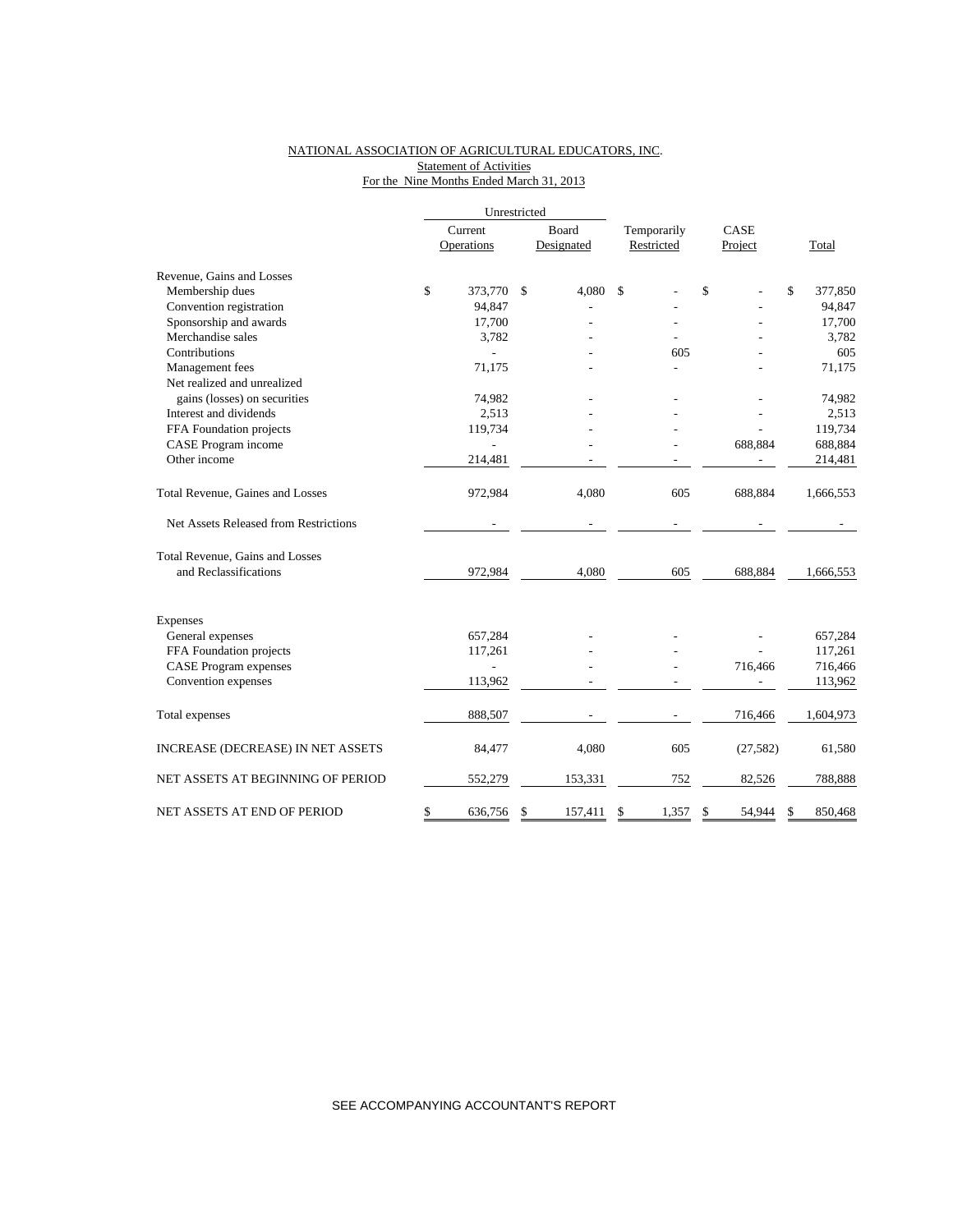## NATIONAL ASSOCIATION OF AGRICULTURAL EDUCATORS, INC. Schedule of Actual vs. Budget

For the One and Nine Months Ended March 31, 2013

|                                                       | <b>MONTH</b><br><b>ACTUAL</b> | <b>MONTH</b><br><b>BUDGET</b> | <b>MONTH</b><br><b>SVARIANCE</b> | YEAR TO DATE<br><b>ACTUAL</b> | <b>YEAR</b><br><b>BUDGET</b> | <b>YEAR</b><br><b>SVARIANCE</b> |
|-------------------------------------------------------|-------------------------------|-------------------------------|----------------------------------|-------------------------------|------------------------------|---------------------------------|
| REVENUE                                               |                               |                               |                                  |                               |                              |                                 |
| Member dues                                           | \$<br>19,410                  | -S<br>32,194                  | \$<br>$(12,784)$ \$              | 360,600                       | <sup>\$</sup><br>386,325     | <sup>\$</sup><br>(25, 725)      |
| Corporate membership dues                             |                               | 2,375                         | (2,375)                          | 17,250                        | 28,500                       | (11,250)                        |
| <b>NSTA Dues</b>                                      | L,                            | L,                            |                                  | $\qquad \qquad \blacksquare$  |                              |                                 |
| Delmar scholarships                                   |                               | 625                           | (625)                            | $\overline{\phantom{a}}$      | 7,500                        | (7,500)                         |
| Foundation management fees                            | (1,000)                       | 7,500                         | (8,500)                          | 71,175                        | 90,000                       | (18, 825)                       |
| MBNA affinity credit card program                     | $\overline{a}$                | ÷,                            | $\overline{a}$                   | ٠                             |                              |                                 |
| Toyota vehicle lease management fee                   | ä,                            | $\overline{\phantom{a}}$      | ٠                                | $\overline{\phantom{a}}$      |                              |                                 |
| Interest and dividends<br>Net realized and unrealized | $\mathbf{2}$                  | 833                           | (831)                            | 1,934                         | 10,000                       | (8,066)                         |
| gains (losses) on securities                          | 12,316                        | 2,583                         | 9,733                            | 74,982                        | 31,000                       | 43,982                          |
| Merchandise sales                                     |                               | 708                           | (708)                            | 3,782                         | 8,500                        | (4,718)                         |
| Investment income, Life Fund                          |                               | 333                           | (333)                            | 579                           | 4,000                        | (3,421)                         |
| Contributions, Legislative Fund                       |                               | ÷.                            | $\sim$                           | 605                           | $\mathcal{L}_{\mathcal{A}}$  | 605                             |
| Miscellaneous income                                  |                               | 500                           | (500)                            | 272                           | 6,000                        | (5,728)                         |
| Scholarship raffle proceeds                           |                               | 167                           | (167)                            | ÷                             | 2,000                        | (2,000)                         |
| National Teach Ag Campaign                            |                               | ÷,                            | $\overline{\phantom{a}}$         | 59,134                        | 90,000                       | (30, 866)                       |
| Teacher crisis fund                                   |                               | ٠                             | $\overline{\phantom{a}}$         | 4,590                         | L,                           | 4,590                           |
| <b>BFRDP</b> Grant                                    |                               | ÷,                            | $\overline{a}$                   |                               | L,                           |                                 |
| AEM business manager stipend                          |                               | 333                           | (333)                            | L,                            | 4,000                        | (4,000)                         |
| GMAC SmartEdge program                                |                               | ÷,                            | $\sim$                           | ÷,                            | ÷,                           | ÷.                              |
| Webinar revenue                                       |                               |                               | $\sim$                           |                               | $\overline{a}$               |                                 |
| DuPont Agrisciense                                    | 31                            |                               | 31                               | 103,652                       |                              | 103,652                         |
| <b>NPS</b>                                            | ÷.                            | ÷,                            | $\overline{\phantom{a}}$         | ä,                            | Ĭ.                           |                                 |
| State website development                             |                               | ÷,                            |                                  | 800                           | L.                           | 800                             |
| Hurricane relief                                      |                               | ٠                             |                                  |                               |                              |                                 |
| CASE management fee                                   |                               | ÷,                            |                                  | $\overline{a}$                | 20,000                       | (20,000)                        |
| Council MMM management fee                            |                               |                               |                                  |                               | 5,000                        | (5,000)                         |
| FFA Foundation project - TTTK                         |                               | 3,875                         | (3, 875)                         | 44,683                        | 46,500                       | (1, 817)                        |
| FFA Foundation project - OPAP                         |                               | 1,000                         | (1,000)                          | 9,718                         | 12,000                       | (2,282)                         |
| FFA Foundation project - OMSP                         |                               | 1,000                         | (1,000)                          | 8,491                         | 12,000                       | (3,509)                         |
| FFA Foundation project - OT                           |                               | 917                           | (917)                            | 10,050                        | 11,000                       | (950)                           |
| FFA Foundation project - OYM                          |                               | 917                           | (917)                            | 9,685                         | 11,000                       | (1,315)                         |
| FFA Foundation project - Lifetime Achievement         |                               | 208                           | (208)                            | 1,994                         | 2,500                        | (506)                           |
| FFA Foundation project - Outstanding Service Citation |                               | 205                           | (205)                            | 1,176                         | 2,460                        | (1,284)                         |
| FFA Foundation teacher workshop                       |                               | 958                           | (958)                            | 1,094                         | 11,500                       | (10, 406)                       |
| FFA Foundation internet café                          |                               | 500                           | (500)                            | 11,085                        | 6,000                        | 5,085                           |
| FFA Foundation Pfizer classroom                       |                               | 833                           | (833)                            | 4,243                         | 10,000                       | (5,757)                         |
| FFA Foundation Regional Grants Revenue                |                               | 1,500                         | (1,500)                          | ٠                             | 18,000                       | (18,000)                        |
| FFA Foundation Agriscience Teacher                    |                               | 1,562                         | (1, 562)                         | 17,515                        | 18,740                       | (1,225)                         |
| FFA Foundation NATAA/NAII                             |                               | 10,000                        | (10,000)                         | ٠                             | 120,000                      | (120,000)                       |
| CASE program net income                               | (10, 299)                     | $\frac{1}{2}$                 | (10, 299)                        | (27, 582)                     | $\overline{a}$               | (27, 582)                       |
| Convention net income                                 | $\overline{a}$                | 4,463                         | (4, 463)                         | 44,618                        | 44,560                       | 58                              |
| <b>TOTAL REVENUE</b>                                  | 20,460                        | 76,089                        | (55, 629)                        | 836,125                       | 1,019,085                    | (182,960)                       |
|                                                       |                               |                               |                                  |                               |                              |                                 |
| <b>EXPENSES</b>                                       |                               |                               |                                  |                               |                              |                                 |
| <b>Salaries</b>                                       | 26,085                        | 24,792                        | 1,293                            | 237,956                       | 297,506                      | (59, 550)                       |
| Taxes and benefits                                    | 5,558                         | 6,501                         | (943)                            | 55,979                        | 78,011                       | (22, 032)                       |
| Computer service                                      |                               | 542                           | (542)                            | 4,193                         | 6,500                        | (2,307)                         |
| Telephone                                             | 230                           | 417                           | (187)                            | 2,226                         | 5,000                        | (2,774)                         |
| Accounting                                            | 500                           | 1,104                         | (604)                            | 12,000                        | 13,250                       | (1,250)                         |
| Depreciation                                          | 261                           | 583                           | (322)                            | 2,351                         | 7,000                        | (4,649)                         |
| Rent                                                  |                               | 625                           | (625)                            | $\mathcal{L}_{\mathcal{A}}$   | 7,500                        | (7,500)                         |
| Insurance                                             | 2,493                         | 500                           | 1,993                            | 6,134                         | 6,000                        | 134                             |
| Legal                                                 | ÷,                            | 83                            | (83)                             | 840                           | 1,000                        | (160)                           |
| Office Supplies                                       | 27                            | 583                           | (556)                            | 6,772                         | 7,000                        | (228)                           |
| Bank charges and investment fees                      |                               | $\,$ 8 $\,$                   | (8)                              | 4,661                         | 100                          | 4,561                           |
| Printing, general                                     |                               | 333                           | (333)                            | 2,802                         | 4,000                        | (1, 198)                        |
| Staff training                                        | ٠                             | 42                            | (42)                             | $\sim$                        | 500                          | (500)                           |
| Taxes and licenses                                    | ٠                             | $\,$ 8 $\,$                   | (8)                              | 20                            | 100                          | (80)                            |
| Membership and contributions                          | ÷,                            | 1,667                         | (1,667)                          | 14,056                        | 20,000                       | (5,944)                         |
| Travel, staff                                         | 741                           | 2,083                         | (1, 342)                         | 18,522                        | 25,000                       | (6, 478)                        |
| Promotion and marketing                               | L,                            | 1,000                         | (1,000)                          | 12,212                        | 12,000                       | 212                             |
| Merchandise and diaries                               | ÷,                            | 500                           | (500)                            | 7,064                         | 6,000                        | 1,064                           |
| Photocopying                                          | L,                            | 8                             | (8)                              | $\overline{\phantom{a}}$      | 100                          | (100)                           |
| Postage, general                                      | 415                           | 500                           | (85)                             | 2,811                         | 6,000                        | (3,189)                         |
| Professional liability insurance                      | $\overline{a}$                | 3,111                         | (3, 111)                         | 36,610                        | 37,335                       | (725)                           |
| Public relations                                      | ٠                             | 50                            | (50)                             | 852                           | 600                          | 252                             |
| Scholarships                                          | ٠                             | 938                           | (938)                            | 10,500                        | 11,250                       | (750)                           |
| Travel, regional secretaries                          | ä,                            | 917                           | (917)                            | 12,052                        | 11,000                       | 1,052                           |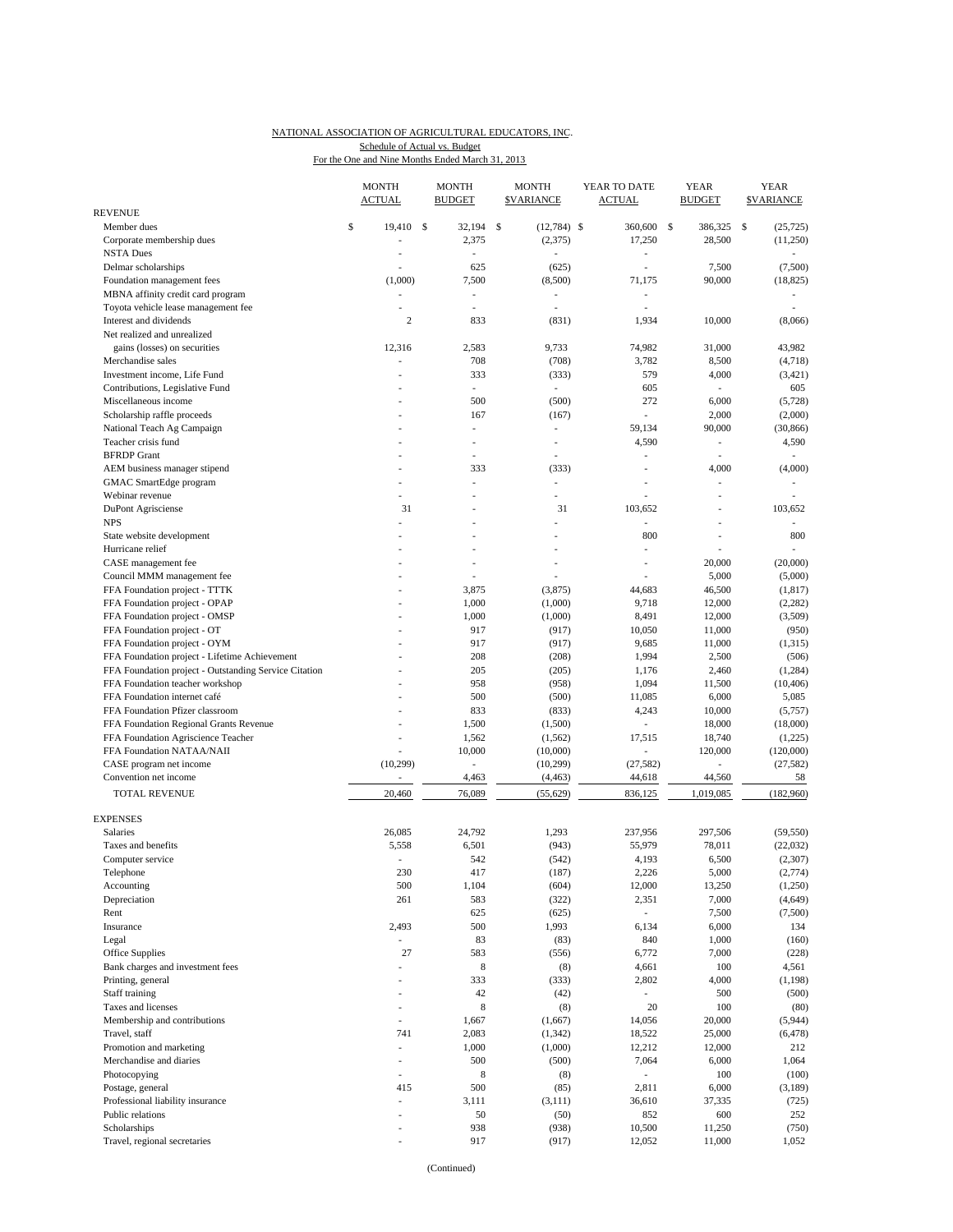### NATIONAL ASSOCIATION OF AGRICULTURAL EDUCATORS, INC. For the One and Nine Months Ended March 31, 2013 Schedule of Actual vs. Budget

|                                                       | <b>MONTH</b><br><b>ACTUAL</b> | <b>MONTH</b><br><b>BUDGET</b> | <b>MONTH</b><br><b>\$VARIANCE</b> | YEAR TO DATE<br><b>ACTUAL</b> | YEAR<br><b>BUDGET</b> | YEAR<br><b>SVARIANCE</b> |
|-------------------------------------------------------|-------------------------------|-------------------------------|-----------------------------------|-------------------------------|-----------------------|--------------------------|
|                                                       |                               |                               |                                   |                               |                       |                          |
| Travel, board of directors                            | 3,526                         | 3,333                         | 193                               | 20,134                        | 40,000                | (19, 866)                |
| Nat'l Teach Ag Campaign                               | 10,744                        | 7,500                         | 3,244                             | 76,228                        | 90,000                | (13,772)                 |
| FFA Foundation project - TTTK                         |                               | 3,875                         | (3,875)                           | 43,763                        | 46,500                | (2,737)                  |
| FFA Foundation project - OPAP                         |                               | 1,000                         | (1,000)                           | 8,968                         | 12,000                | (3,032)                  |
| FFA Foundation project - OMSP                         |                               | 1,000                         | (1,000)                           | 10,464                        | 12,000                | (1,536)                  |
| FFA Foundation project - OT                           |                               | 917                           | (917)                             | 9,300                         | 11,000                | (1,700)                  |
| FFA Foundation project - OYM                          |                               | 917                           | (917)                             | 7,860                         | 11,000                | (3, 140)                 |
| FFA Foundation project - Lifetime achievement         |                               | 208                           | (208)                             | 1,793                         | 2,500                 | (707)                    |
| FFA Foundation project - Outstanding service citation |                               | 205                           | (205)                             | 1,176                         | 2,460                 | (1, 284)                 |
| FFA Foundation project - Smart Edge                   |                               | ÷.                            | ٠                                 |                               |                       |                          |
| FFA Foundation teacher workshop                       |                               | 958                           | (958)                             | 1,094                         | 11,500                | (10, 406)                |
| FFA Foundation internet café                          |                               | 500                           | (500)                             | 11,085                        | 6,000                 | 5,085                    |
| FFA Foundation Pfizer Classroom                       |                               | 833                           | (833)                             | 4,243                         | 10,000                | (5,757)                  |
| FFA Foundation Regional Grants                        |                               | 1,500                         | (1,500)                           | $\overline{\phantom{a}}$      | 18,000                | (18,000)                 |
| FFA Foundation Agrisciense Teachers                   |                               | 1,562                         | (1, 562)                          | 17,515                        | 18,740                | (1,225)                  |
| FFA Foundation NATAA/NAII                             |                               | 10,000                        | (10,000)                          | $\sim$                        | 120,000               | (120,000)                |
| DuPont Agriscience                                    |                               | ٠                             | $\overline{\phantom{a}}$          | 81,720                        |                       | 81,720                   |
| GMAC SmartEdge program                                |                               | ÷,                            | $\overline{\phantom{a}}$          |                               |                       |                          |
| NPS expense                                           |                               | 667                           | (667)                             |                               | 8,000                 | (8,000)                  |
| Webinar expense                                       |                               | 100                           | (100)                             | 594                           | 1,200                 | (606)                    |
| Teacher crisis fund                                   |                               | $\overline{a}$                | ٠                                 | 3,500                         |                       | 3,500                    |
| Communities of practice expense                       |                               | 917                           | (917)                             | 13,096                        | 11,000                | 2,096                    |
| Substitute teacher hire behinds                       |                               | 250                           | (250)                             |                               | 3,000                 | (3,000)                  |
| <b>NSTA</b> dues                                      |                               | ÷,                            | ä,                                |                               |                       |                          |
| <b>Bad</b> debts                                      |                               |                               |                                   |                               |                       |                          |
| NATAA stipends                                        |                               |                               |                                   | 7,375                         |                       | 7,375                    |
| <b>BFRDP</b> expense                                  |                               |                               |                                   | 5,000                         |                       | 5,000                    |
| Miscellaneous                                         | (1, 332)                      |                               | (1, 332)                          | (976)                         |                       | (976)                    |
| <b>TOTAL EXPENSES</b>                                 | 49,248                        | 83,137                        | (33, 889)                         | 774,545                       | 997,652               | (223, 107)               |
| NET INCOME (LOSS)                                     | (28, 788)<br>\$               | \$<br>(7,048)                 | -\$<br>(21,740)                   | 61,580<br>-\$                 | \$<br>21,433          | 40,147<br>\$             |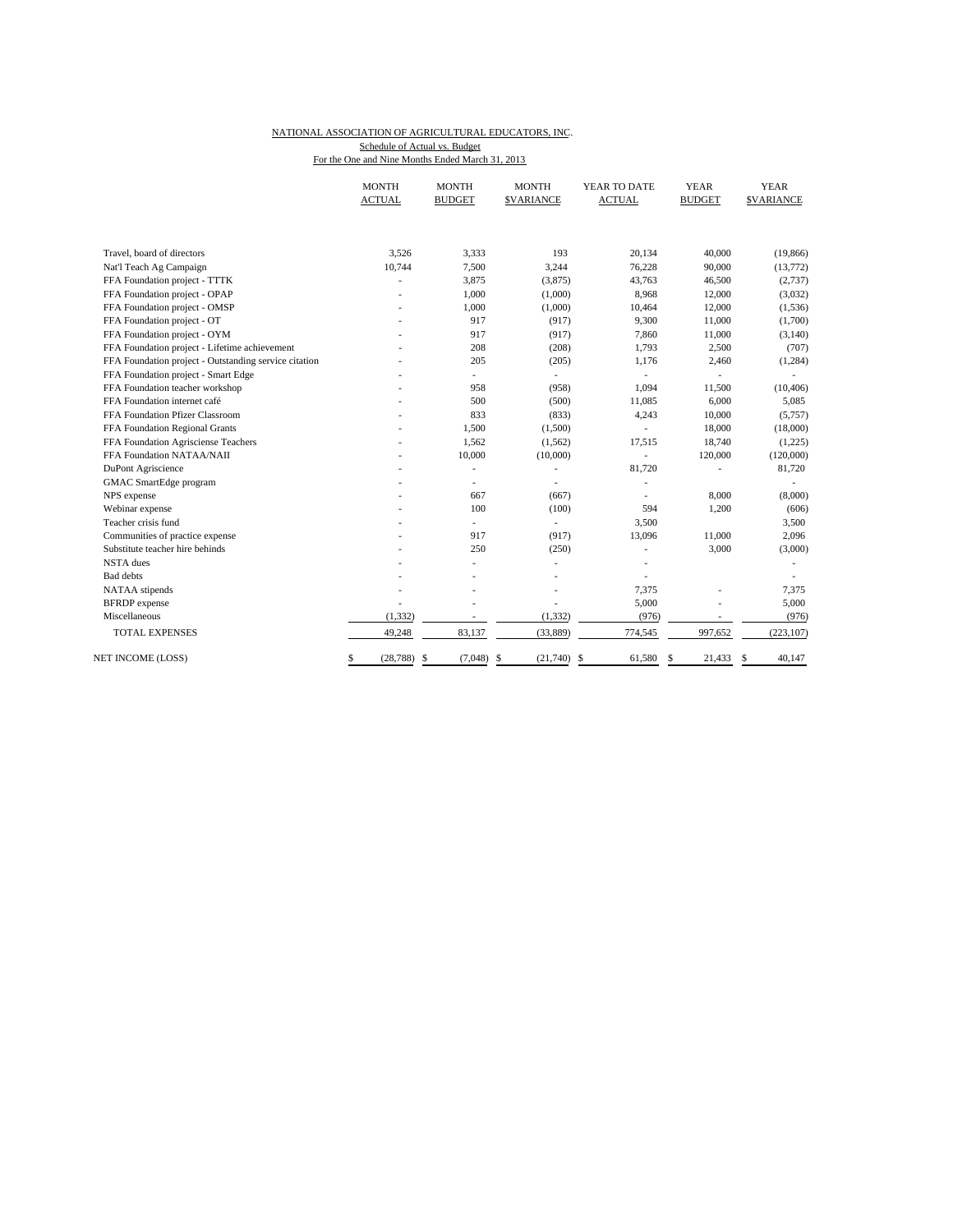#### NATIONAL ASSOCIATION OF AGRICULTURAL EDUCATORS, INC. Schedule of Convention Revenue and Expenses For the One and Nine Months Ended March 31, 2013

|                                           | <b>MONTH</b>  |    | <b>MONTH</b>             |              | <b>MONTH</b>             | YEAR TO DATE                   | <b>YEAR</b> |        | <b>YEAR</b>   |                  |
|-------------------------------------------|---------------|----|--------------------------|--------------|--------------------------|--------------------------------|-------------|--------|---------------|------------------|
|                                           | <b>ACTUAL</b> |    | <b>BUDGET</b>            |              | <b>\$VARIANCE</b>        | <b>ACTUAL</b><br><b>BUDGET</b> |             |        |               | <b>SVARIANCE</b> |
| <b>REVENUE</b>                            |               |    |                          |              |                          |                                |             |        |               |                  |
| Convention, registration                  | \$            | \$ | 7.083                    | $\mathbf{s}$ | $(7,083)$ \$             | 94,847 \$                      |             | 85,000 | <sup>\$</sup> | 9,847            |
| Convention, tickets/workshops             |               |    |                          |              |                          |                                |             |        |               |                  |
| Convention, trade show                    |               |    |                          |              |                          | 600                            |             |        |               | 600              |
| Convention - Ideas Unlimited              |               |    |                          |              |                          |                                |             |        |               |                  |
| Convention - Teacher Mentor               |               |    |                          |              |                          |                                |             |        |               |                  |
| Convention scholarship fund               |               |    |                          |              |                          | 1.357                          |             |        |               | 1,357            |
| Convention, sponsorships - FFA Foundation |               |    | 4,167                    |              | (4,167)                  | 41,856                         | 50,000      |        |               | (8, 144)         |
| Convention, host state social             |               |    | L.                       |              |                          | 2,220                          |             |        |               | 2,220            |
| Convention, sponsorships                  |               |    | 1,667                    |              | (1,667)                  | 17,700                         |             | 20,000 |               | (2,300)          |
| <b>TOTAL REVENUE</b>                      |               |    | 12,917                   |              | (12, 917)                | 158,580                        | 155,000     |        |               | 3,580            |
| <b>EXPENSES</b>                           |               |    |                          |              |                          |                                |             |        |               |                  |
| Convention, plaques and trophies          |               |    | 167                      |              | (167)                    | 1,101                          |             | 2,000  |               | (899)            |
| Convention, printing                      |               |    | $\overline{\phantom{0}}$ |              | L.                       | 1,687                          |             |        |               | 1,687            |
| Convention, miscellaneous                 |               |    | 83                       |              | (83)                     | 184                            |             | 1,000  |               | (816)            |
| Convention, awards                        |               |    |                          |              | ÷,                       | 8,994                          |             | 9,000  |               | (6)              |
| Convention, photography                   |               |    |                          |              | ÷,                       | ÷,                             |             |        |               |                  |
| Convention, meal functions                |               |    | 417                      |              | (417)                    | 11,714                         |             | 5,000  |               | 6,714            |
| Convention, promotion and marketing       |               |    | 208                      |              | (208)                    | 834                            |             | 2,500  |               | (1,666)          |
| Convention, postage and shipping          |               |    | 125                      |              | (125)                    |                                |             | 1,500  |               | (1,500)          |
| Convention, equipment rental              |               |    | 1,250                    |              | (1,250)                  | 17,508                         |             | 15,000 |               | 2,508            |
| Convention, workshops                     |               |    |                          |              |                          | ÷.                             |             |        |               |                  |
| Convention, host state social             |               |    |                          |              |                          | 2,220                          |             |        |               | 2,220            |
| Convention, speakers                      |               |    |                          |              |                          |                                |             |        |               |                  |
| Convention, trade show expense            |               |    |                          |              |                          |                                |             |        |               |                  |
| Convention, tour expenses                 |               |    |                          |              |                          |                                |             |        |               |                  |
| Convention, committee expense             |               |    | 245                      |              | (245)                    | 1.868                          |             | 2,940  |               | (1,072)          |
| Convention, sponsorships - FFA Foundation |               |    | 4,167                    |              | (4,167)                  | 44,856                         |             | 50,000 |               | (5, 144)         |
| Convention, travel/board of directors     |               |    | 1,167                    |              | (1,167)                  | 11,072                         |             | 14,000 |               | (2,928)          |
| Convention, staff travel                  |               |    | 625                      |              | (625)                    | 11,924                         |             | 7,500  |               | 4,424            |
| Convention, other travel                  |               |    | $\overline{\phantom{a}}$ |              | $\overline{\phantom{a}}$ | $\overline{\phantom{a}}$       |             | $\sim$ |               | $\sim$           |
| <b>TOTAL EXPENSES</b>                     |               |    | 8,454                    |              | (8, 454)                 | 113,962                        | 110,440     |        |               | 3,522            |
| NET INCOME (LOSS)                         | \$            | \$ | 4,463                    | \$           | (4, 463)                 | -\$<br>44,618                  | \$          | 44,560 | S             | 58               |